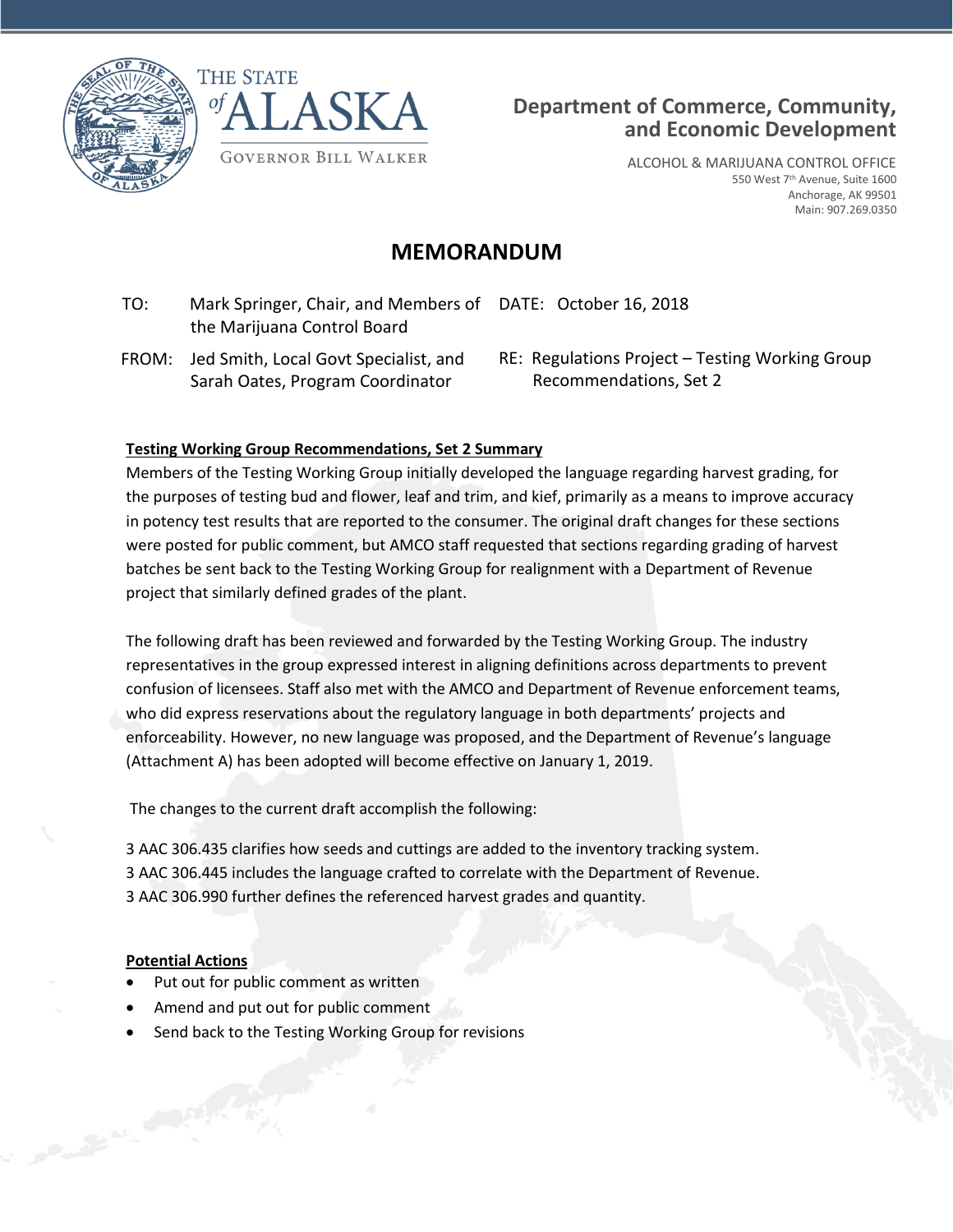(Words in **boldface and underlined** indicate language being added; words [CAPITALIZED AND BRACKETED] indicate language being deleted.)

3 AAC 306.435 is amended to read:

**3 AAC 306.435. Marijuana inventory tracking system** (a) A marijuana cultivation facility shall use a marijuana inventory tracking system in compliance with 3 AAC 306.730 to ensure all marijuana propagated, grown, or cultivated on the marijuana cultivation facility's premises is identified and tracked from the time the marijuana is propagated through transfer to another licensed marijuana establishment or destruction. The marijuana cultivation facility shall assign a tracking number to each plant over eight inches tall. When harvested, **each** [BUD AND FLOWER, CLONE OR CUTTINGS, OR LEAVES AND TRIM MAY BE COMBINED IN HARVEST BATCHES OF DISTINCT STRAINS, NOT EXCEEDING FIVE POUNDS. EACH] harvest batch must be given an inventory tracking number. Clones**,** [OR ]cuttings**, or seeds shall be identified by an inventory tracking number; each inventory tracking number shall be assigned to 50 or fewer plants or seeds.** [MUST BE LIMITED TO 50 OR FEWER PLANTS AND IDENTIFIED BY A BATCH TRACKING NUMBER].

(b) A marijuana cultivation facility shall record each sale and transport of **any plants or seeds and** each batch in its marijuana inventory tracking system and shall generate a valid transport manifest to accompany **any plants and seeds and** each transported batch. (Eff. 2/21/2016, Register

 $217; \text{ am}$  / / \_ \_ , Register \_ \_ ).

| <b>Authority:</b> AS 17.38.010 | AS 17.38.150 | AS 17.38.200 |
|--------------------------------|--------------|--------------|
| AS 17.38.070                   | AS 17.38.190 | AS 17.38.900 |
| AS 17.38.121                   |              |              |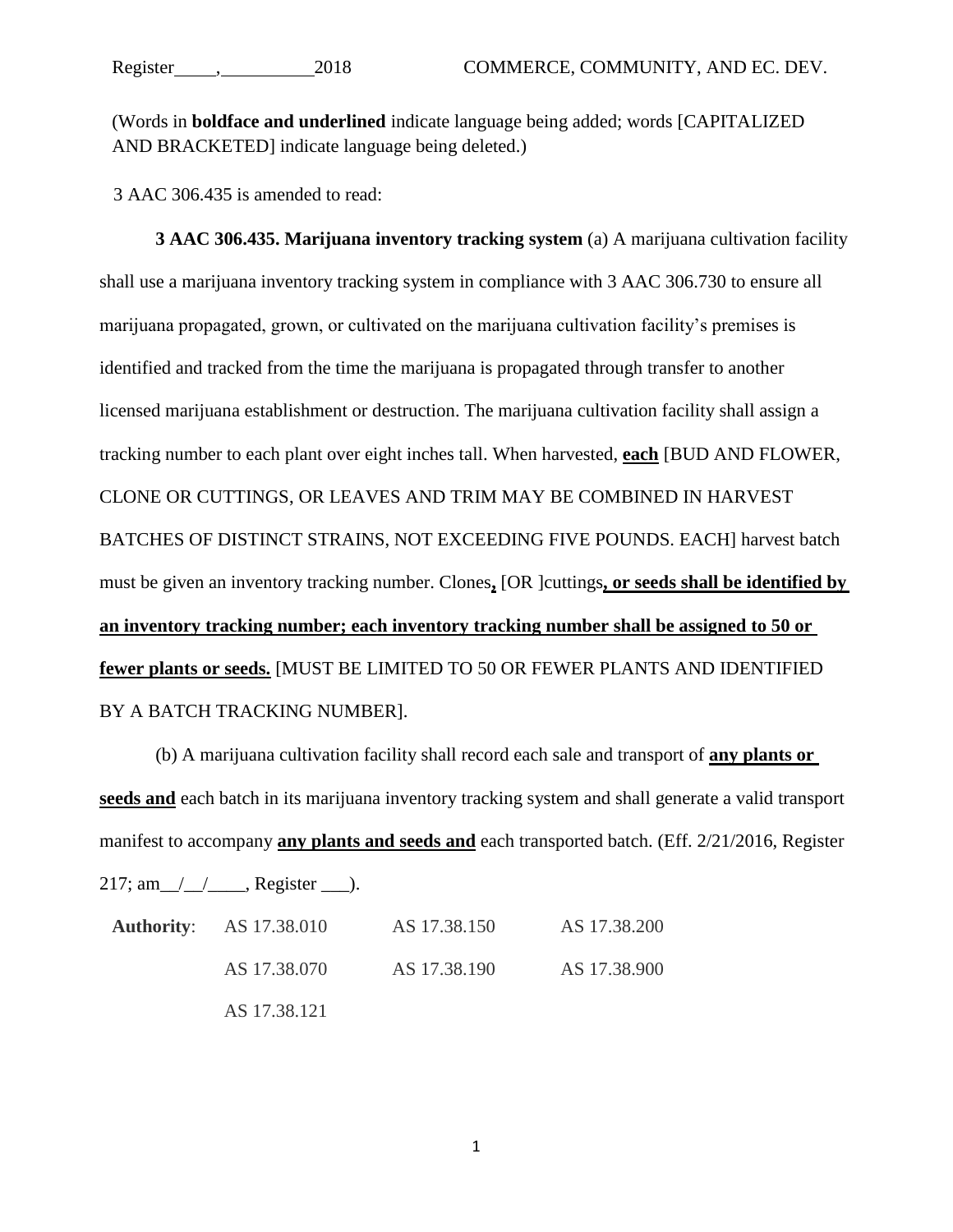3 AAC 306.445 is repealed and readopted to read:

#### **3 AAC 306.445. Standards for cultivation and preparation.** (a) A marijuana

cultivation facility shall use registered scales in compliance with AS 45.75.080 and 3 AAC

306.745.

(b) Harvested marijuana will be segregated into batches using the following grades:

(1) from marijuana plants that are uniform in strain, cultivated in one place and under the same conditions, using the same medium and agricultural chemicals including pesticides and fungicides, and harvested in a time period not to exceed 72 consecutive hours

(A) mature bud;

(B) immature bud; and

(C) remainder of the plant; and

(2) kief, which may be combined from multiple strains and harvests. (Eff.

 $2/21/2016$ , Register 217; am  $\frac{1}{1}$  , Register  $\frac{1}{1}$ .

| <b>Authority:</b> AS 17.38.010 | AS 17.38.150 | AS 17.38.200 |
|--------------------------------|--------------|--------------|
| AS 17.38.070                   | AS 17.38.190 | AS 17.38.900 |
| AS 17.38.121                   |              |              |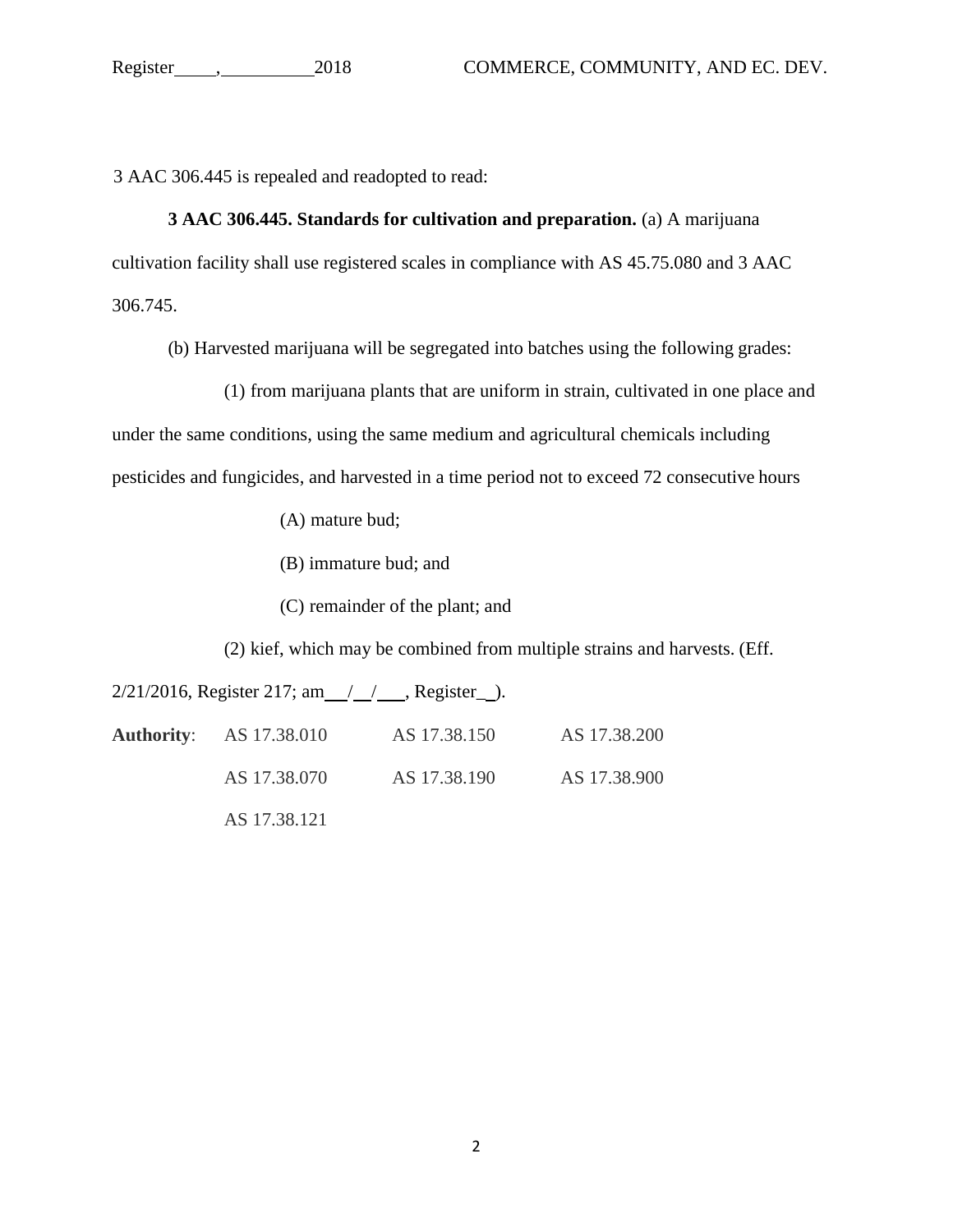3 AAC 306.990 (b) (3) is amended to read:

(3) "batch" or "harvest batch" means a specifically identified quantity of **bud and flower,** plant trim, leaf, and other usable product from marijuana plants, **that has been segregated into a specific grade as required by 3 AAC 306.445(b), and does not exceed 10 pounds** [THAT ARE UNIFORM IN STRAIN, CULTIVATED IN ONE PLACE AND UNDER THE SAME CONDITIONS, USING THE SAME MEDIUM AND AGRICULTURAL CHEMICALS INCLUDING PESTICIDES AND FUNGICIDES, AND HARVESTED AT THE SAME TIME]; (Eff. 2/21/2016, Register 217; am / / , Register ). **Authority**: AS 17.38.010 AS 17.38.150 AS 17.38.200 AS 17.38.070 AS 17.38.190 AS 17.38.900 AS 17.38.121

3 AAC 306.990 (b) is amended by adding new paragraphs to read:

(40) "mature bud" means a mature flower formed on a flowering marijuana plant, and consists of calyx, pistils, resin, and trichomes that are generally swelled with resin, dense to sight and touch, and visibly covered in trichomes;

(41) "immature bud" means an immature flower formed on a flowering marijuana plant, and consists of calyx, pistils, resin and trichomes and that generally appear loose, wispy, or leafy, and are not dense to sight or touch.

(42) "remainder of the plant" means any part of or derived from a flowering marijuana plant that does not meet the definition of mature bud, immature bud, clones, cuttings, seeds, or kief.

(43) "total THC" means the sum of THC and  $(0.877)$  \* (THCA)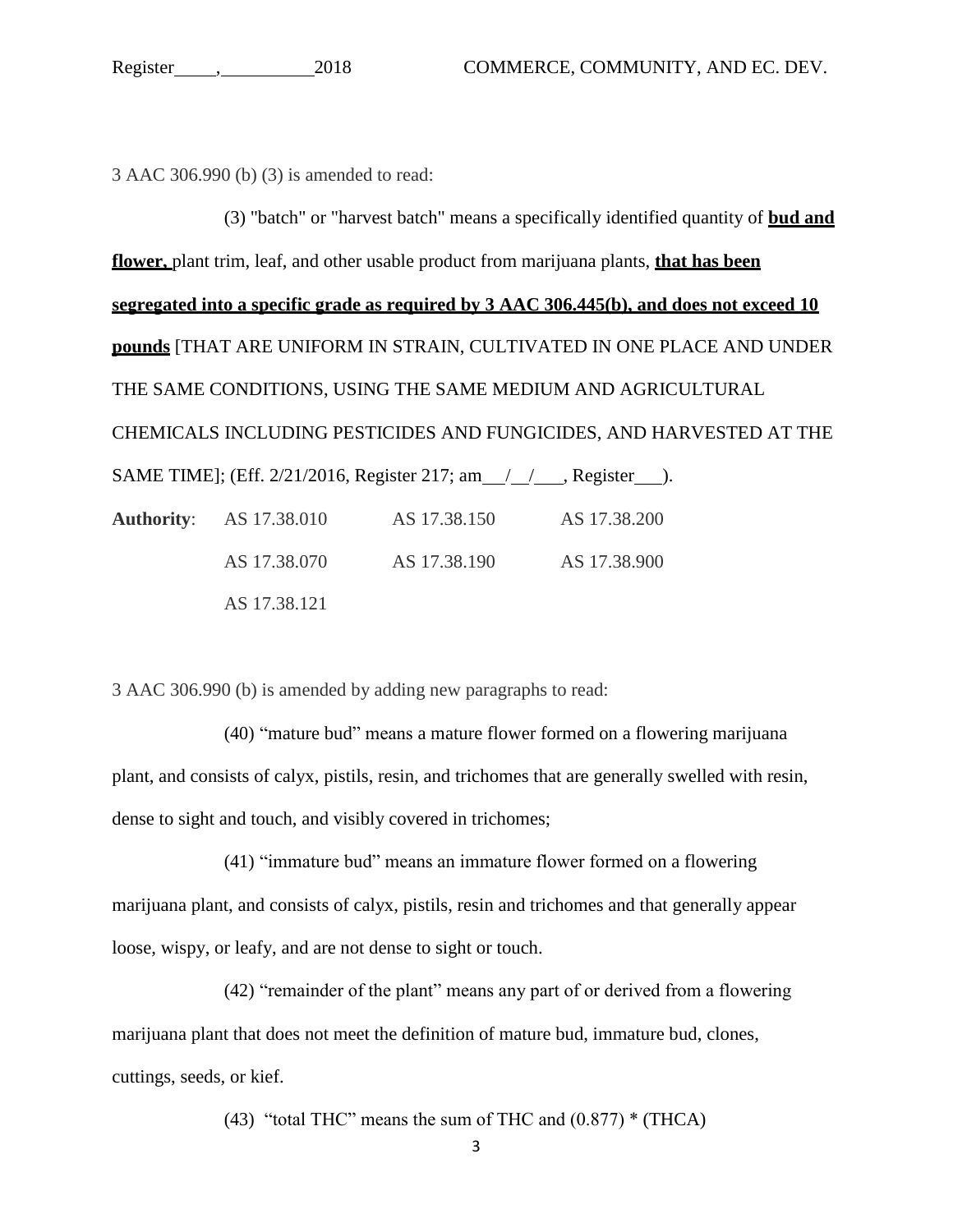| 2018<br>Register | COMMERCE, COMMUNITY, AND EC. DEV. |
|------------------|-----------------------------------|
|------------------|-----------------------------------|

(44) "total CBD" means the sum of CBD and (0.877) \* (CBDA)

(Eff. 2/21/2016, Register 217; am<sub>\_/\_/</sub>\_/\_, Register\_\_).

| <b>Authority:</b> AS 17.38.010 | AS 17.38.150 | AS 17.38.200 |
|--------------------------------|--------------|--------------|
| AS 17.38.070                   | AS 17.38.190 | AS 17.38.900 |
| AS 17.38.121                   |              |              |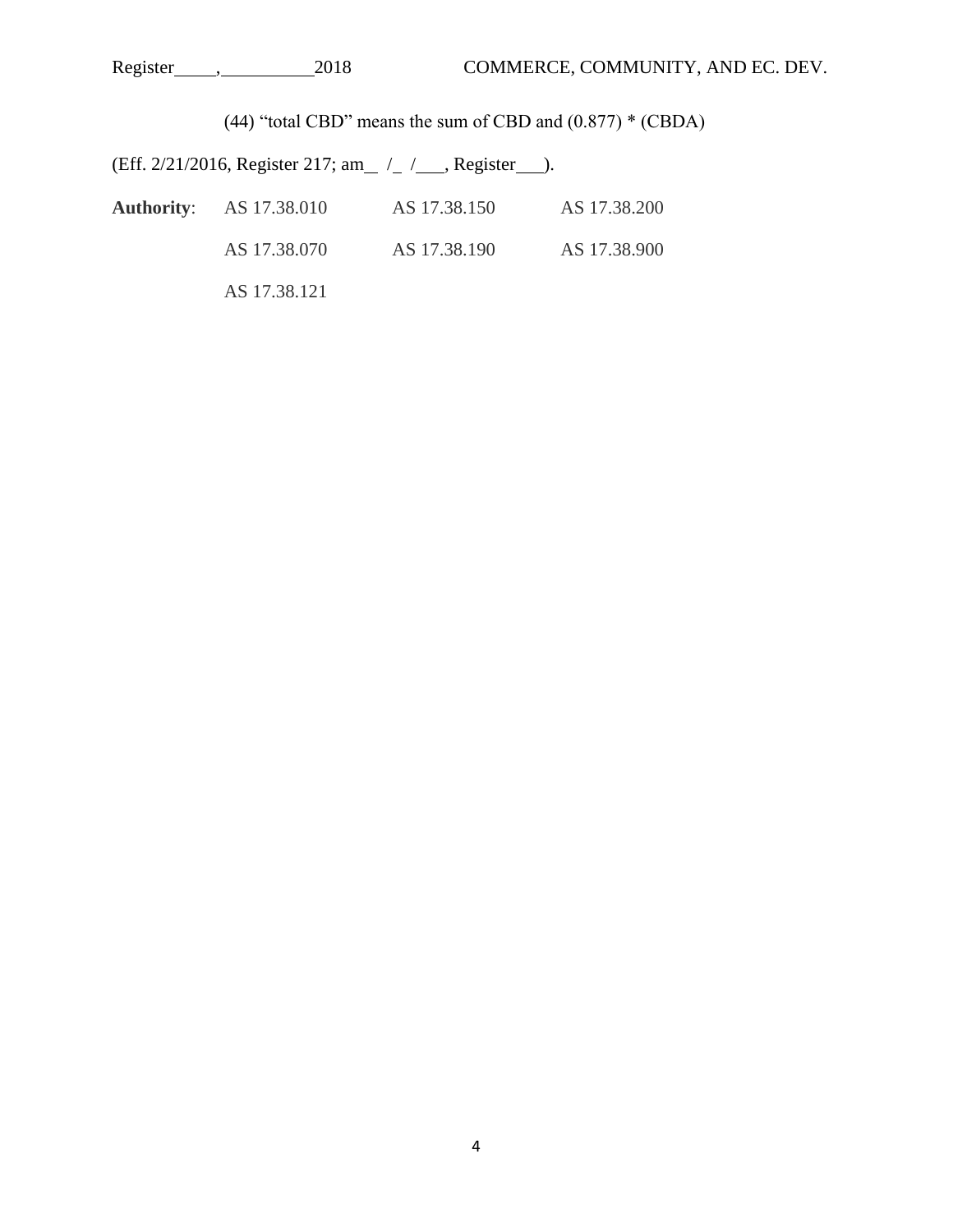Register 228, January 2019 REVENUE

*"THE REGULATIONS REPRODUCED HERE HAVE BEEN PROVIDED BY THE DEPARTMENT OF REVENUE AS A PUBLIC COURTESY. WHILE EVERY EFFORT HAS BEEN MADE TO ASSURE THE ACCURACY OF THE REPRODUCED VERSION, THE DEPARTMENT OF REVENUE CANNOT GUARANTEE ITS ABSOLUTE ACCURACY. PAPER COPIES OF THE REGULATIONS AS ORIGINALLY FILED BY THE LIEUTENANT GOVERNOR ARE AVAILABLE FROM THE DEPARTMENT OF REVENUE.*

*THE REGULATIONS HAVE AN EFFECTIVE DATE OF JANUARY 1, 2019 ARE IN REGISTER 228 AND WILL APPEAR IN OFFICIAL PUBLISHED FORM IN THE JANUARY 2019 SUPPLEMENT TO THE ALASKA ADMINISTRATIVE CODE."*

#### **Courtesy copy of adopted regulations**

15 AAC 61.100(a) is amended to read:

(a) All non-exempt marijuana sold or transferred from a marijuana cultivation facility

will be taxed as follows:

(1) **mature bud will be taxed at \$50 an ounce** [ANY PART OF THE BUD

AND FLOWER WILL BE TAXED AT \$50 AN OUNCE];

(2) **immature bud will be taxed at \$25 an ounce;** [THE REMAINDER OF

THE PLANT, NOT INCLUDED IN (1) OF THIS SUBSECTION, WILL BE TAXED AT \$15 AN OUNCE.]

**(3) abnormal bud will be taxed at \$25 an ounce;**

**(4) the remainder of the plant will be taxed at \$15 an ounce; and**

**(5) clones will be taxed at \$1 per plant.**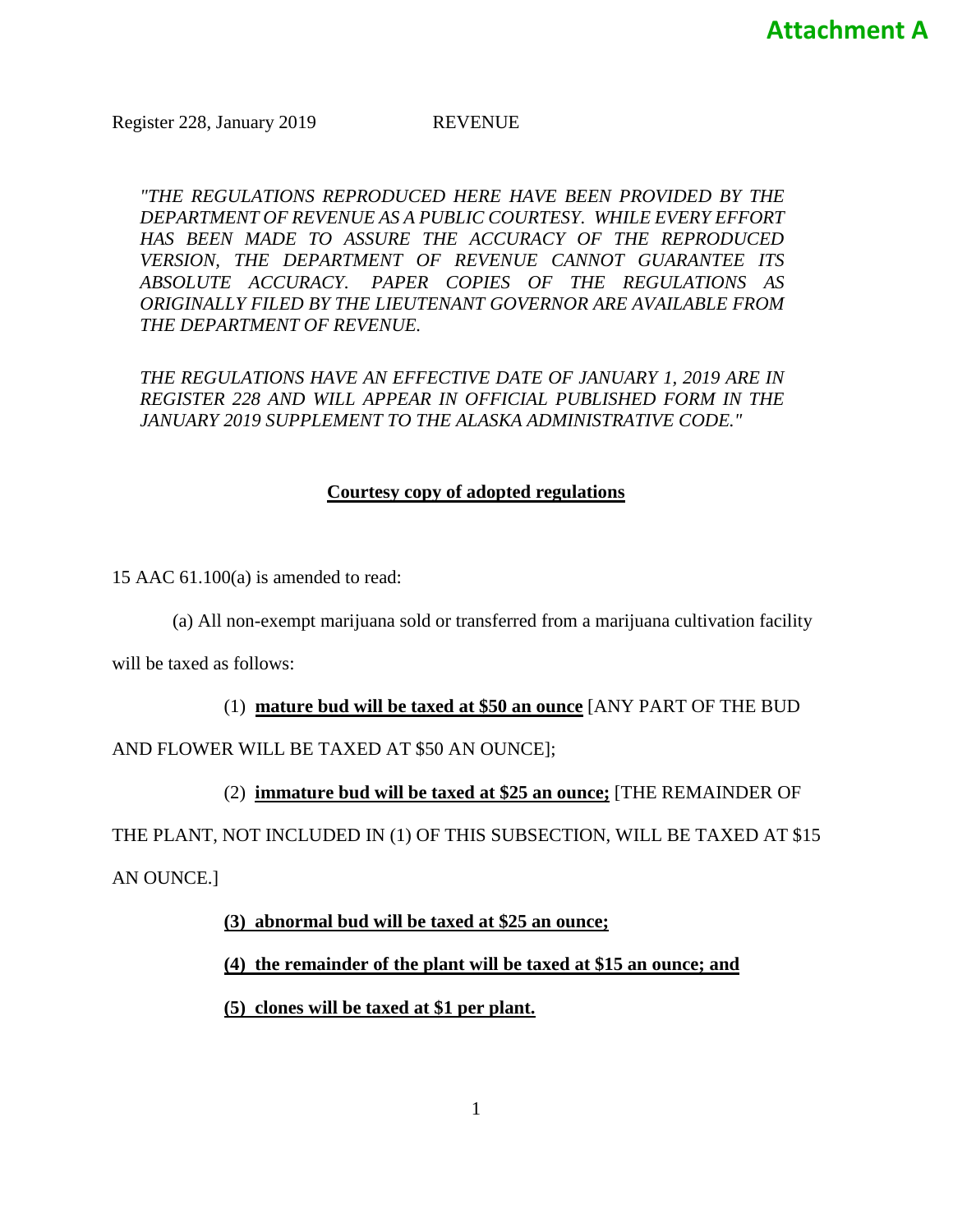# **Attachment A**

#### Register 228, January 2019 REVENUE

15 AAC 61.100 is amended by adding a new subsection to read:

(d) Marijuana offered for sale in a manner that contains a combination of plant parts will be taxed at the tax rate applicable to the plant part subject to the highest tax rate under this section. (Eff**.** 5/28/2016, Register 218; am 1/1/2019, Register 228) **Authority:** AS 43.05.080 AS 43.61.010 AS 43.61.020

The introductory language to 15 AAC 61.990 is amended to read:

**15 AAC 61.990. Definitions.** In **AS** 43.61 and this chapter,

15 AAC 61.990(1) is repealed:

(1) repealed;  $1/1/2019$ ;

15 AAC 61.990 is amended by adding new paragraphs to read:

**(11) "abnormal bud" means a flower formed on a flowering marijuana**

**plant, and consists of calyx, pistils, resin, and trichomes, that also**

**(A) failed a microbial testing required by 3 AAC 306.645(b); or**

**(B) contains observable seeds;**

**(12) "clones" has the meaning given in 3 AAC 306.990(b);**

**(13) "flowering" has the meaning given in 3 AAC 306.990(a);**

**(14) "immature bud" means an immature flower formed on a flowering marijuana plant, and consists of calyx, pistils, resin, and trichomes and that generally** 

**(A) appear loose, wispy, or leafy; and**

#### **(B) are not dense to sight or touch;**